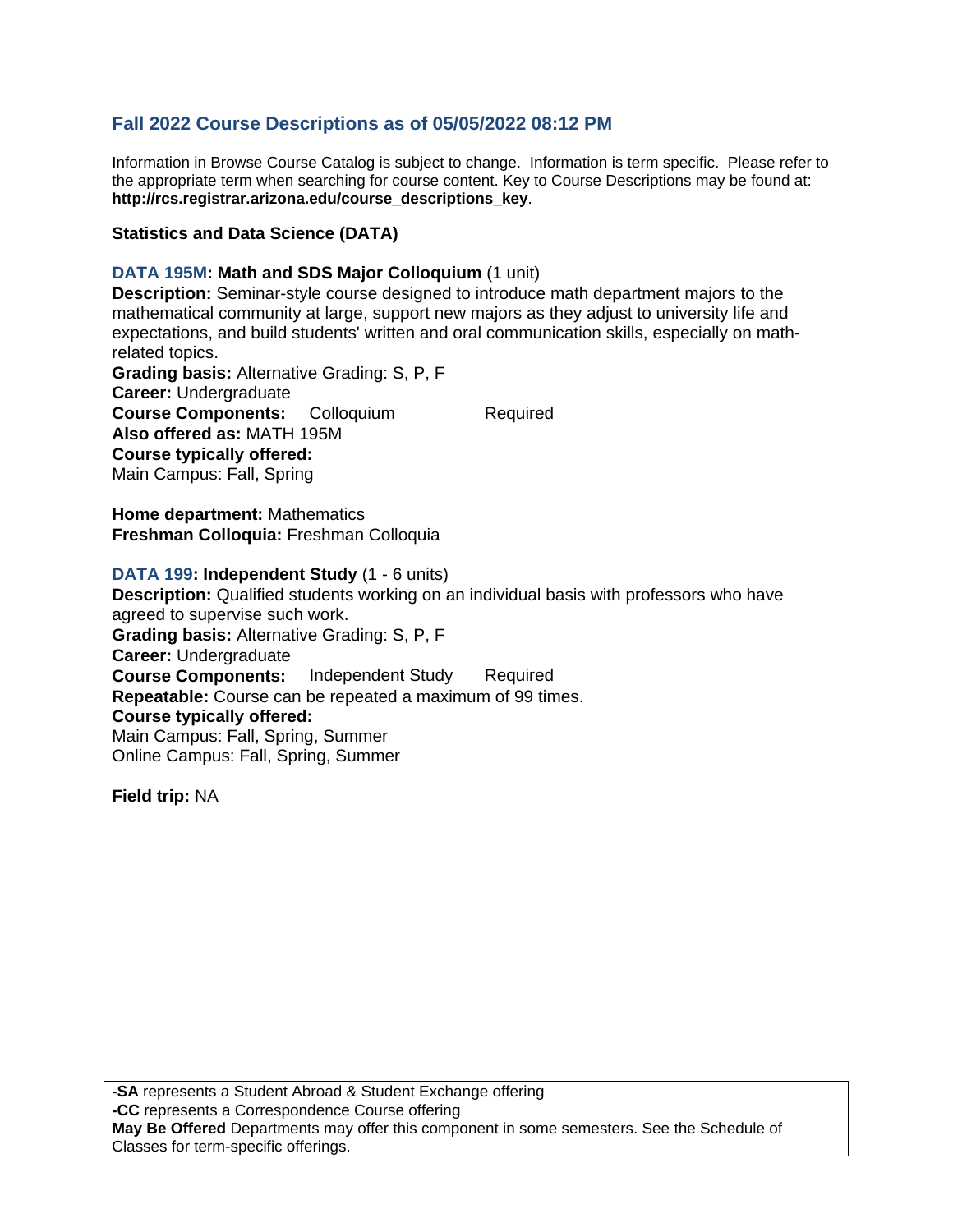## **DATA 199H: Honors Independent Study** (1 - 5 units)

**Description:** Qualified students working on an individual basis with professors who have agreed to supervise such work. **Grading basis:** Regular Grades **Career:** Undergraduate **Course Components:** Independent Study Required **Repeatable:** Course can be repeated a maximum of 99 times. **Course typically offered:**  Main Campus: Fall, Spring, Summer Online Campus: Fall, Spring, Summer

**Field trip:** N/A **Enrollment requirement:** Student must be active in the Honors College. **Honors Course:** Honors Course **Honors Course:** Honors Course

## **DATA 293: Internship** (1 - 10 units)

**Description:** Specialized work on an individual basis, consisting of training and practice in actual service in a technical, business, or government establishment. **Grading basis:** Alternative Grading: S, P, F **Career:** Undergraduate **Course Components:** Independent Study Required **Repeatable:** Course can be repeated for a maximum of 10 units. **Course typically offered:**  Main Campus: Fall, Spring, Summer Online Campus: Fall, Spring, Summer

**Field trip:** NA

**DATA 299: Independent Study** (1 - 5 units) **Description:** Qualified students working on an individual basis with professors who have agreed to supervise such work. **Grading basis:** Alternative Grading: S, P, F **Career:** Undergraduate **Course Components:** Independent Study Required **Repeatable:** Course can be repeated a maximum of 99 times. **Course typically offered:**  Main Campus: Fall, Spring, Summer Online Campus: Fall, Spring, Summer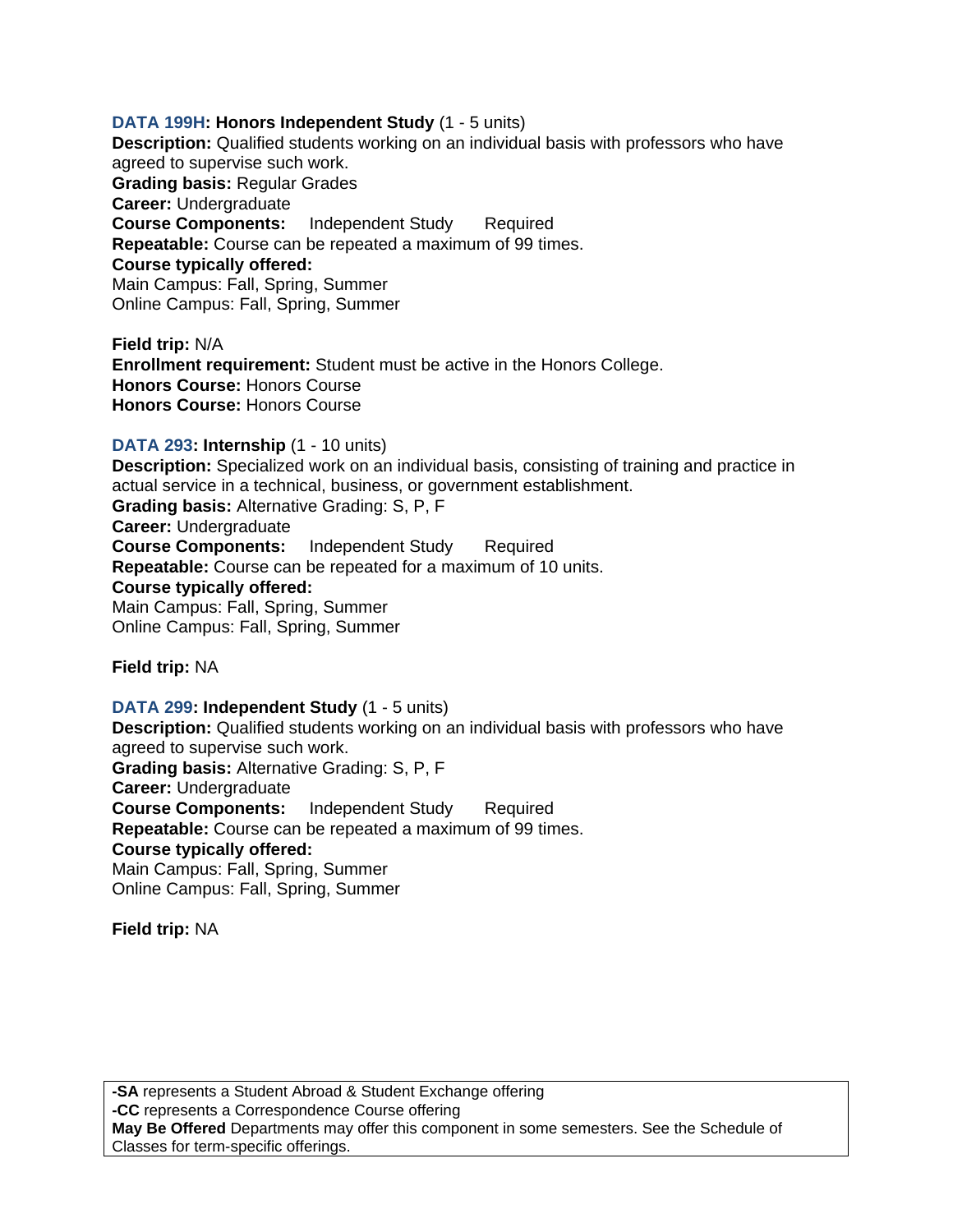#### **DATA 299H: Honors Independent Study** (1 - 5 units)

**Description:** Qualified students working on an individual basis with professors who have agreed to supervise such work. **Grading basis:** Regular Grades **Career:** Undergraduate **Course Components:** Independent Study Required **Repeatable:** Course can be repeated a maximum of 99 times. **Course typically offered:**  Main Campus: Fall, Spring, Summer Online Campus: Fall, Spring, Summer

**Field trip:** NA **Enrollment requirement:** Student must be active in the Honors College. **Honors Course:** Honors Course **Honors Course:** Honors Course

## **DATA 361: Elements of Statistics using Calculus** (3 units)

**Description:** Focusing on statistical inference, the course has two goals in addition to teaching the statistical techniques. One is theoretical: To explore the links between probability, statistics and calculus, showing students the mathematical underpinnings. The second is applied: Provides experience with real data sets, many bearing on education. Students who complete this course will be prepared to teach high school level statistics courses.

**Grading basis:** Regular Grades **Career:** Undergraduate **Course Components:** Lecture Required **Also offered as:** MATH 361 **Course typically offered:**  Main Campus: Spring

**Recommendations and additional information:** Credit allowed for only one of MATH 361 or MATH 363 or DATA 363 **Home department:** Mathematics **Enrollment requirement:** MATH 223. **Honors Course:** Honors Contract **Honors Course:** Honors Contract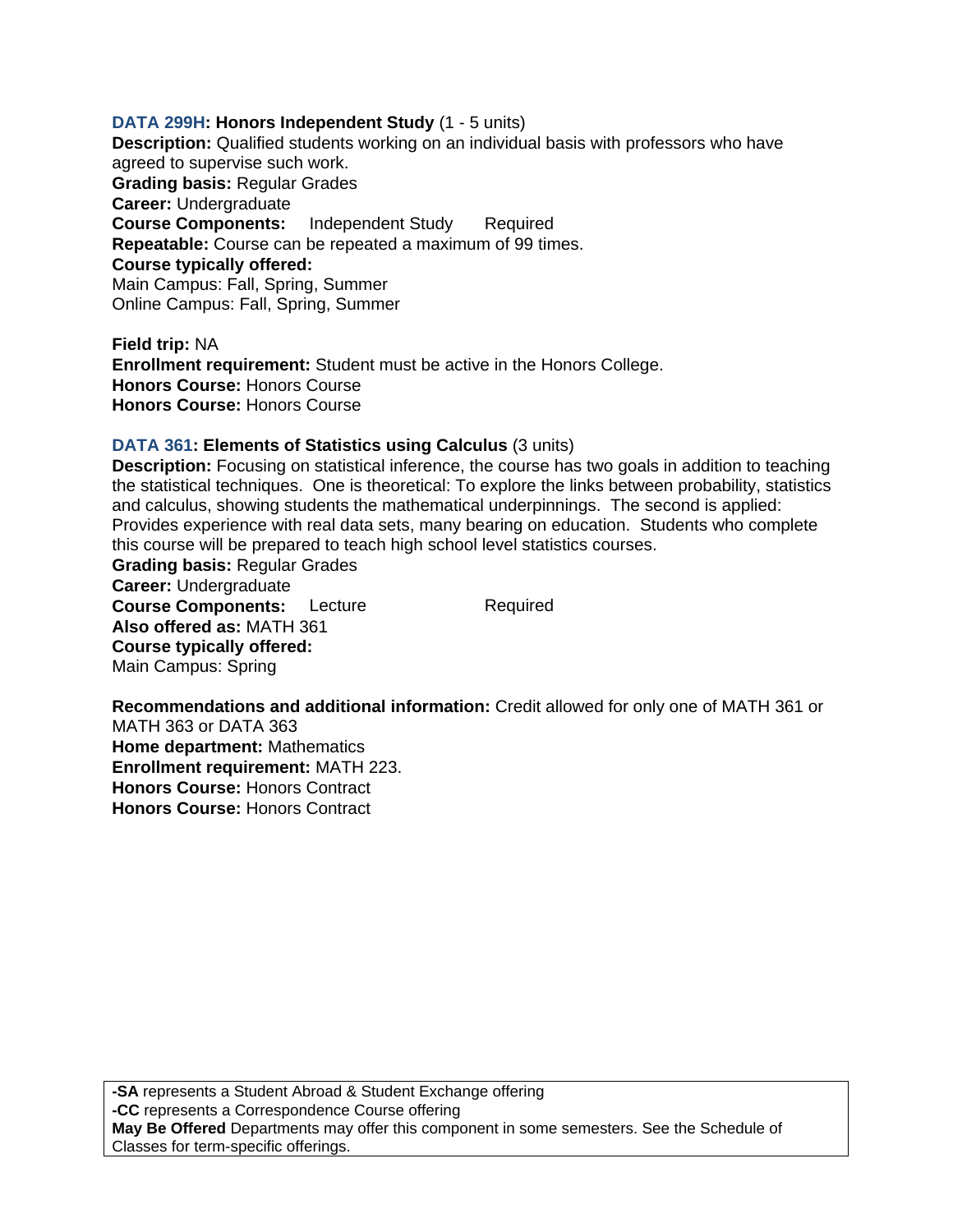## **DATA 362: Introduction to Probability Theory** (3 units)

**Description:** Sample spaces, random variables and their properties, with considerable emphasis on applications. Computer exercises and hands-on activities will be used in class to introduce the concepts. **Grading basis:** Student Option ABCDE/PF **Career:** Undergraduate **Course Components:** Lecture Required **Equivalent to:** MATV 362 **Also offered as:** MATH 362 **Course typically offered:**  Main Campus: Fall

**Home department:** Mathematics **Enrollment requirement:** MATH 223.

## **DATA 363: Introduction to Statistical Methods** (3 units)

**Description:** An applications-oriented calculus-based statistics course with an introduction to statistical software. Course topics: Organizing data numerically and visually. Axioms of probability, conditional probability and independence. Random variables and expectation with emphasis on parametric families. Law of large numbers and central limit theorem. Estimation, bias and variance, confidence intervals. Hypothesis testing, significance and power. Likelihood ratio tests such as proportion tests, t-tests, chi-square tests, and analysis of variance. **Grading basis:** Regular Grades

**Career:** Undergraduate **Course Components:** Lecture Required **Also offered as:** MATH 363 **Course typically offered:**  Main Campus: Fall, Spring

**Recommendations and additional information:** Ability to program, preferably in Python. **Enrollment requirement:** MATH 223 and have completed Math 310 or 313 or 215, or are registered for Math 310 or 313. **Honors Course:** Honors Contract **Honors Course:** Honors Contract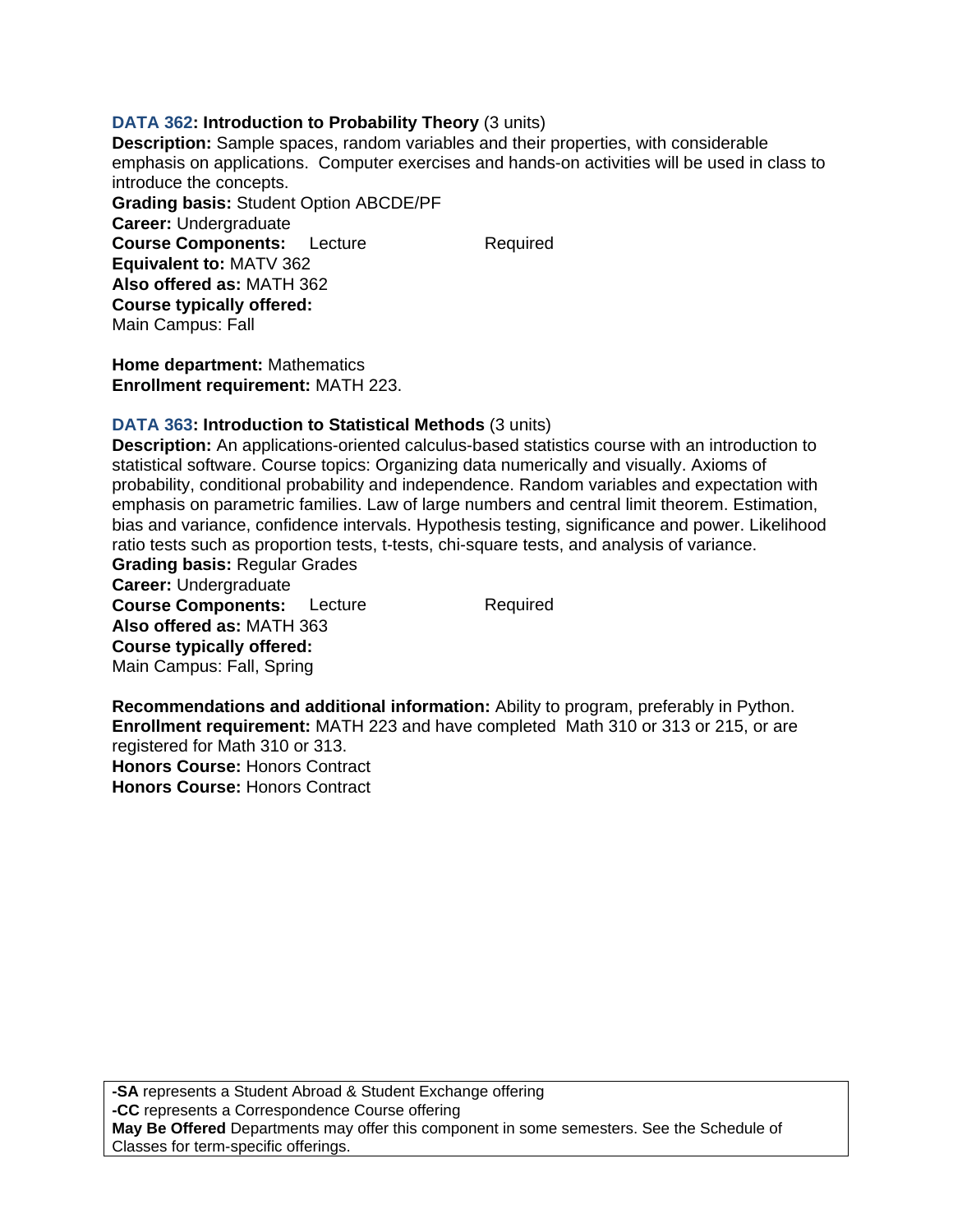## **DATA 367: Statistical Methods in Sports Analytics** (3 units)

**Description:** This course will introduce statistical methods and training in statistical consulting aimed to analyze sports by using observational data on players and teams. With an emphasis on statistical inference and modeling, the students will learn how to analyze a sports related problem, utilize statistical tools to find a solution and interpret those results to sports professionals. The course will also offer the opportunity to focus on a semester long sports analytics project in partnership with a University of Arizona athletics team.

**Grading basis:** Regular Grades

**Career:** Undergraduate

| <b>Course Components:</b> | Discussion | Required |
|---------------------------|------------|----------|
|                           | Lecture    | Required |

**Course typically offered:**  Main Campus: Fall, Spring

**Recommendations and additional information:** It is also recommended that students have experience in programming language, like Java, Python, R or MatLab. **Enrollment requirement:** MATH129 (or higher) or MATH263. **Student Engagement Activity: Discovery Student Engagement Competency:** Interdisciplinarity

## **DATA 375: Introduction to Statistical Computing** (3 units)

**Description:** Basic computing skills including random variable generation, Monte Carlo integration, visualization, optimization techniques, re-sampling methods, Bayesian approaches, and introduction to statistical computing environments (R and Python). Material will provide hands-on experience with real world problems. It is expected that students have prior experience in a programming language, preferably Python.

**Grading basis:** Regular Grades **Career:** Undergraduate **Course Components:** Lecture Required **Course typically offered:**  Main Campus: Fall, Spring Online Campus: Fall, Spring

**Enrollment requirement:** MATH 363 or DATA 363 AND (MATH 313 or MATH 310 or MATH 215)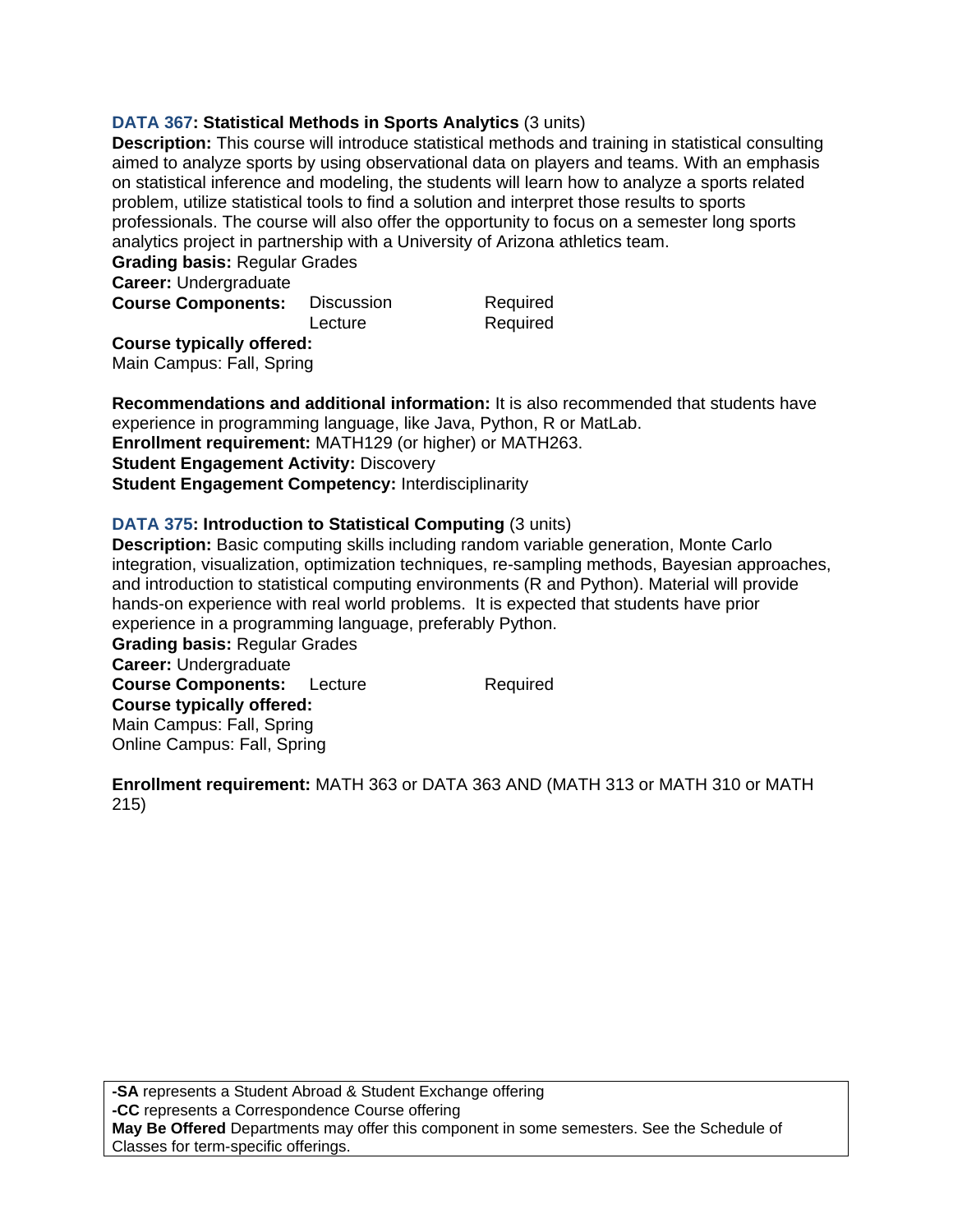## **DATA 391: Preceptorship** (1 - 6 units) **Description:** Specialized work on an individual basis, consisting of instruction and practice in actual service to a department, program, or discipline. **Grading basis:** Alternative Grading: S, P, F **Career:** Undergraduate **Course Components:** Independent Study Required **Repeatable:** Course can be repeated a maximum of 4 times. **Course typically offered:**  Main Campus: Fall, Spring, Summer Online Campus: Fall, Spring, Summer

**Field trip:** NA> **Student Engagement Activity:** Leadership **Student Engagement Competency:** Professionalism

**DATA 392: Directed Research** (1 - 6 units) **Description:** Individual research under the guidance of faculty. **Grading basis:** Regular Grades **Career:** Undergraduate **Course Components:** Independent Study Required **Repeatable:** Course can be repeated for a maximum of 12 units. **Course typically offered:**  Main Campus: Fall, Spring, Summer Online Campus: Fall, Spring, Summer

**Field trip:** NA **Student Engagement Activity: Discovery Student Engagement Competency: Innovation and Creativity** 

**DATA 393: Internship** (1 - 10 units) **Description:** Specialized work on and individual basis, consisting of training and practice in actual service in a technical, business, or government establishment. **Grading basis:** Alternative Grading: S, P, F **Career:** Undergraduate **Course Components:** Independent Study Required **Repeatable:** Course can be repeated for a maximum of 10 units. **Course typically offered:**  Main Campus: Fall, Spring, Summer

Online Campus: Fall, Spring, Summer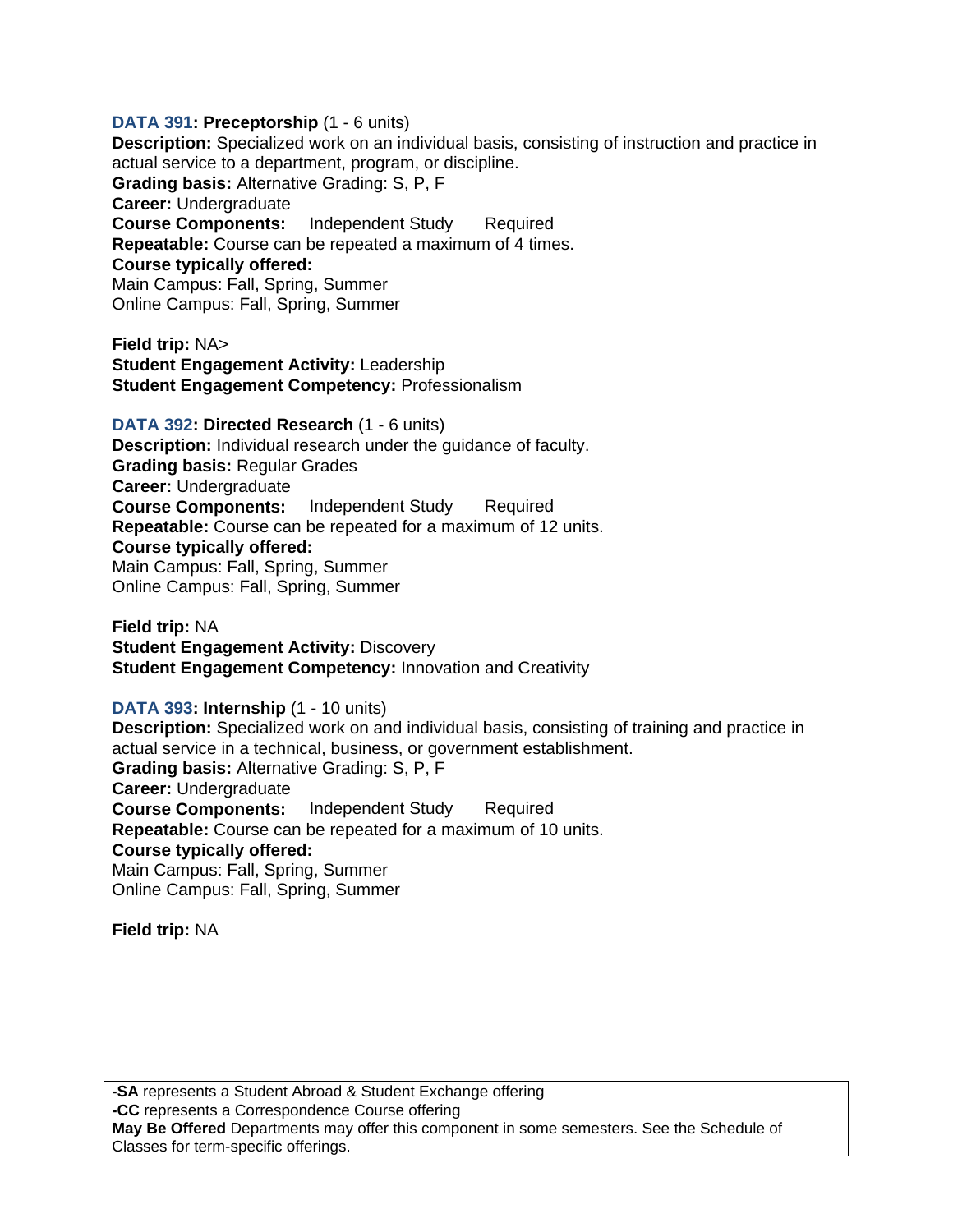**DATA 396T: Topics in Undergraduate Statistics & Data Science** (3 units) **Description:** Selected topics from modern statistics and data science. Content varies. The primary purpose of the course is to provide students the opportunity to gain knowledge, experience, and exposure to topics in modern statistics and data science beyond what is presented in the core subjects required for the major. **Grading basis:** Regular Grades **Career:** Undergraduate **Course Components:** Seminar Required **Repeatable:** Course can be repeated a maximum of 3 times. **Course typically offered:**  Main Campus: Spring

**Field trip:** N/A

**DATA 399: Independent Study** (1 - 5 units) **Description:** Qualified students working on an individual basis with professors who have agreed to supervise such work. **Grading basis:** Alternative Grading: S, P, F **Career:** Undergraduate **Course Components:** Independent Study Required **Repeatable:** Course can be repeated a maximum of 99 times. **Course typically offered:**  Main Campus: Fall, Spring, Summer Online Campus: Fall, Spring, Summer

**Field trip:** NA

**DATA 399H: Honors Independent Study** (1 - 5 units) **Description:** Qualified students working on an individual basis with professors who have agreed to supervise such work. **Grading basis:** Regular Grades **Career:** Undergraduate **Course Components:** Independent Study Required **Repeatable:** Course can be repeated a maximum of 99 times. **Course typically offered:**  Main Campus: Fall, Spring, Summer Online Campus: Fall, Spring, Summer

**Field trip:** NA **Enrollment requirement:** Student must be active in the Honors College. **Honors Course:** Honors Course **Honors Course:** Honors Course

**-SA** represents a Student Abroad & Student Exchange offering **-CC** represents a Correspondence Course offering **May Be Offered** Departments may offer this component in some semesters. See the Schedule of Classes for term-specific offerings.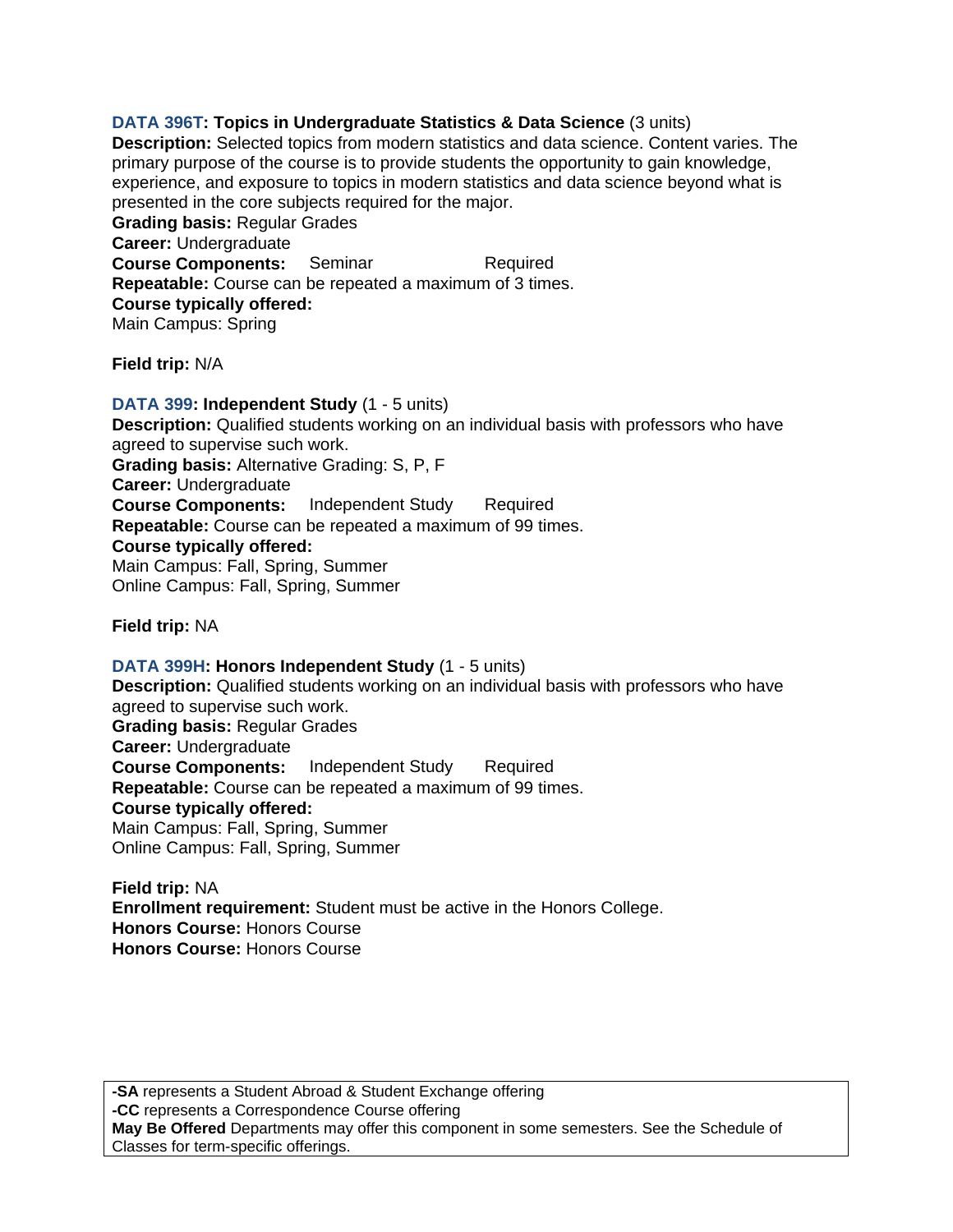#### **DATA 462: Financial Math** (3 units)

**Description:** Analysis of cash flows from an actuarial viewpoint. Interest theory, annuities, bonds, loans, and related fixed income portfolios, rate of return, yield, duration, immunization, and related concepts.

**Grading basis:** Regular Grades **Career:** Undergraduate **Course Components:** Lecture Required **Also offered as:** MATH 462 **Course typically offered:**  Main Campus: Spring

**Home department:** Mathematics **Enrollment requirement:** MATH 223. **Honors Course:** Honors Contract **Honors Course:** Honors Contract

**DATA 467: Introduction to Applied Regression and Generalized Linear Models** (3 units) **Description:** An applied course in linear regression, analysis of variance, and generalized linear models for students who have completed a course in basic statistical methods. Emphasis is on practical methods of data analysis and their interpretation, using statistical software such as R. Course content includes model building; linear regression; regression and residual diagnostics; basic experimental designs such as one-factor and two-factor ANOVA; block designs and random-effects models; introduction to exponential families and generalized linear models, including logistic and Poisson regression. Some emphasis will be devoted to matrix representations and efficient computational techniques.

**Grading basis:** Regular Grades **Career:** Undergraduate **Course Components:** Lecture Required **Course typically offered:**  Main Campus: Fall

**Field trip:** None **Enrollment requirement:** (MATH 313 or MATH 310 or MATH 215) and (DATA 363 or MATH 363).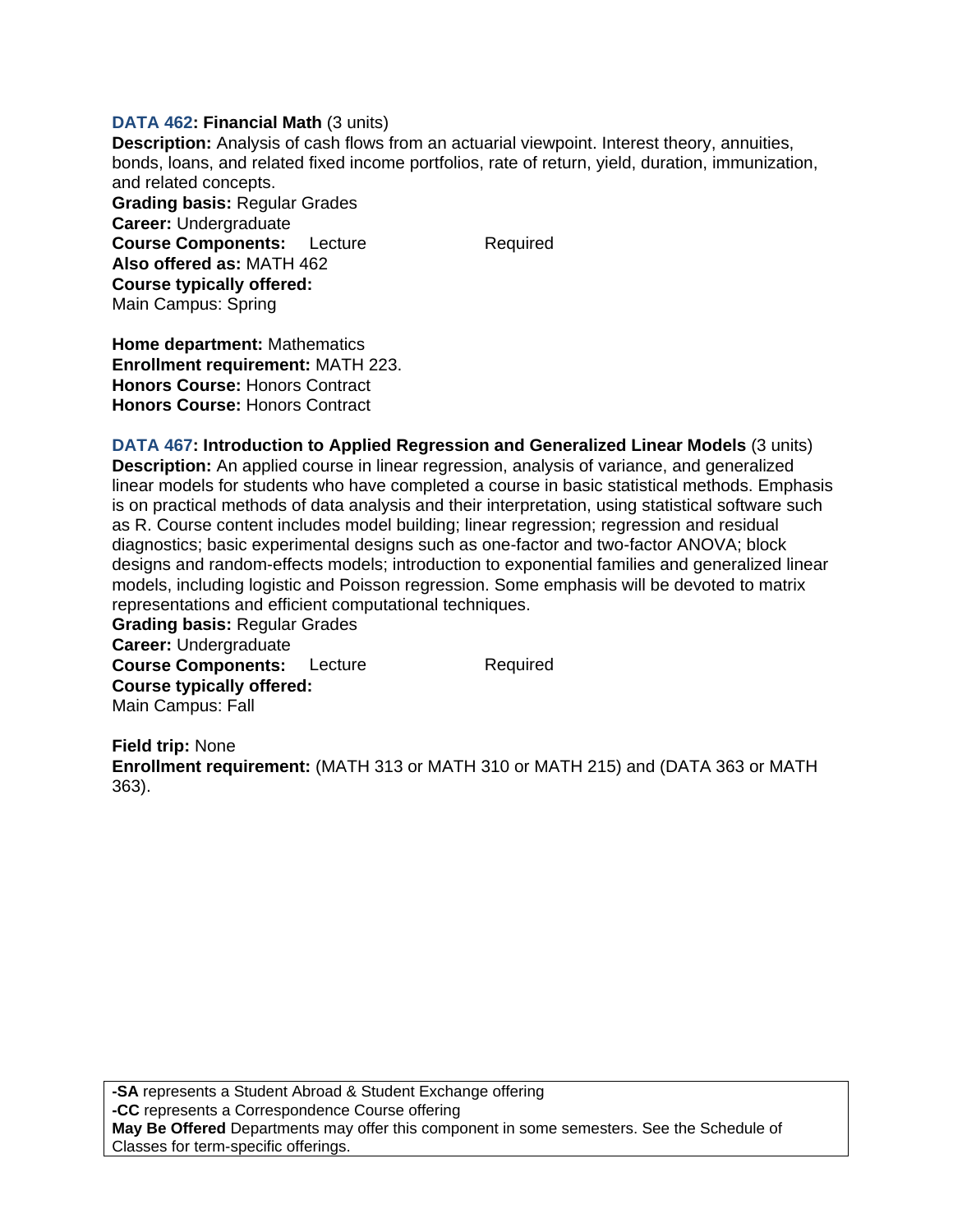## **DATA 468: Applied Stochastic Processes** (3 units)

**Description:** Applications of Gaussian and Markov processes and renewal theory; Wiener and Poisson processes, queues. **Grading basis:** Regular Grades

**Career:** Undergraduate **Course Components:** Lecture Required **Equivalent to:** STAT 468 **Also offered as:** MATH 468 **Co-convened with: Course typically offered:**  Main Campus: Spring

**Home department:** Mathematics **Enrollment requirement:** MATH 464.

**DATA 491: Preceptorship** (1 - 6 units) **Description:** Specialized work on an individual basis, consisting of instruction and practice in actual service to a department, program, or discipline. **Grading basis:** Alternative Grading: S, P, F **Career:** Undergraduate **Course Components:** Independent Study Required **Repeatable:** Course can be repeated a maximum of 10 times. **Course typically offered:**  Main Campus: Fall, Spring, Summer

**Field trip:** None

**DATA 492: Directed Research** (1 - 6 units) **Description:** Individual research under the guidance of faculty. **Grading basis:** Regular Grades **Career:** Undergraduate **Course Components:** Independent Study Required **Repeatable:** Course can be repeated a maximum of 99 times. **Course typically offered:**  Main Campus: Fall, Spring, Summer Online Campus: Fall, Spring, Summer

**Student Engagement Activity:** Discovery **Student Engagement Competency:** Innovation and Creativity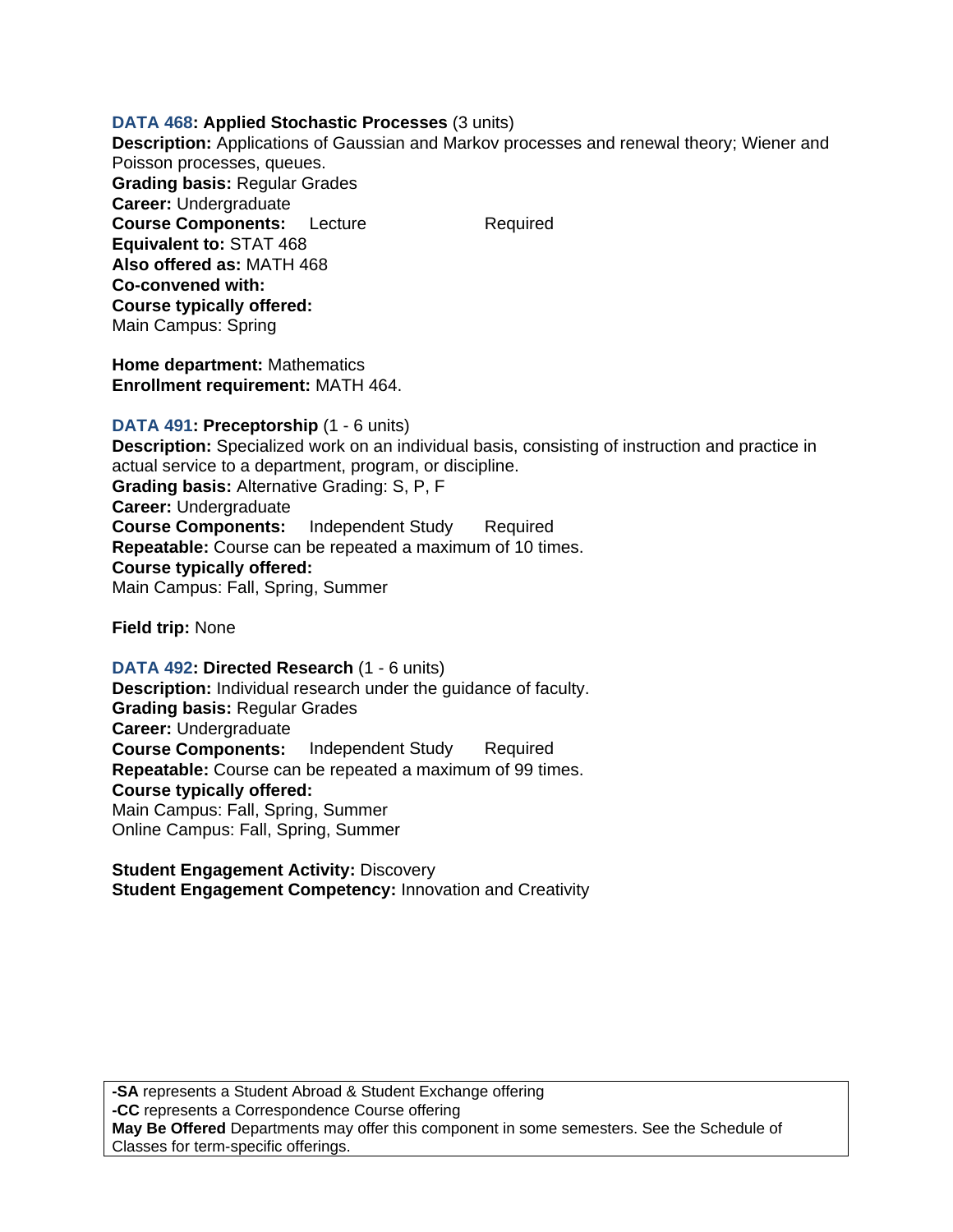# **DATA 493: Internship** (1 - 10 units)

**Description:** Specialized work on an individual basis, consisting of training and practice in actual service in a technical, business, or government establishment. **Grading basis:** Alternative Grading: S, P, F **Career:** Undergraduate **Course Components:** Independent Study Required **Repeatable:** Course can be repeated a maximum of 99 times. **Course typically offered:**  Main Campus: Fall, Spring, Summer Online Campus: Fall, Spring, Summer

**Field trip:** NA

**DATA 496T: Advanced Topics in Undergraduate Statistics & Data Science** (3 units) **Description:** Selected topics from modern statistics and data science. Content varies. The primary purpose of the course is to provide students the opportunity to gain knowledge, experience, and exposure to topics in modern statistics and data science beyond what is presented in the core subjects required for the major. **Grading basis:** Regular Grades **Career:** Undergraduate **Course Components:** Seminar Required **Repeatable:** Course can be repeated a maximum of 1 times. **Course typically offered:**  Main Campus: Spring

**Field trip:** None

# **DATA 498: Senior Capstone** (1 - 3 units)

**Description:** A culminating experience for majors involving a substantive project that demonstrates a synthesis of learning accumulated in the major, including broadly comprehensive knowledge of the discipline and its methodologies. Senior standing required. **Grading basis:** Regular Grades **Career:** Undergraduate **Course Components:** Independent Study Required **Repeatable:** Course can be repeated a maximum of 3 times. **Course typically offered:**  Main Campus: Fall, Spring, Summer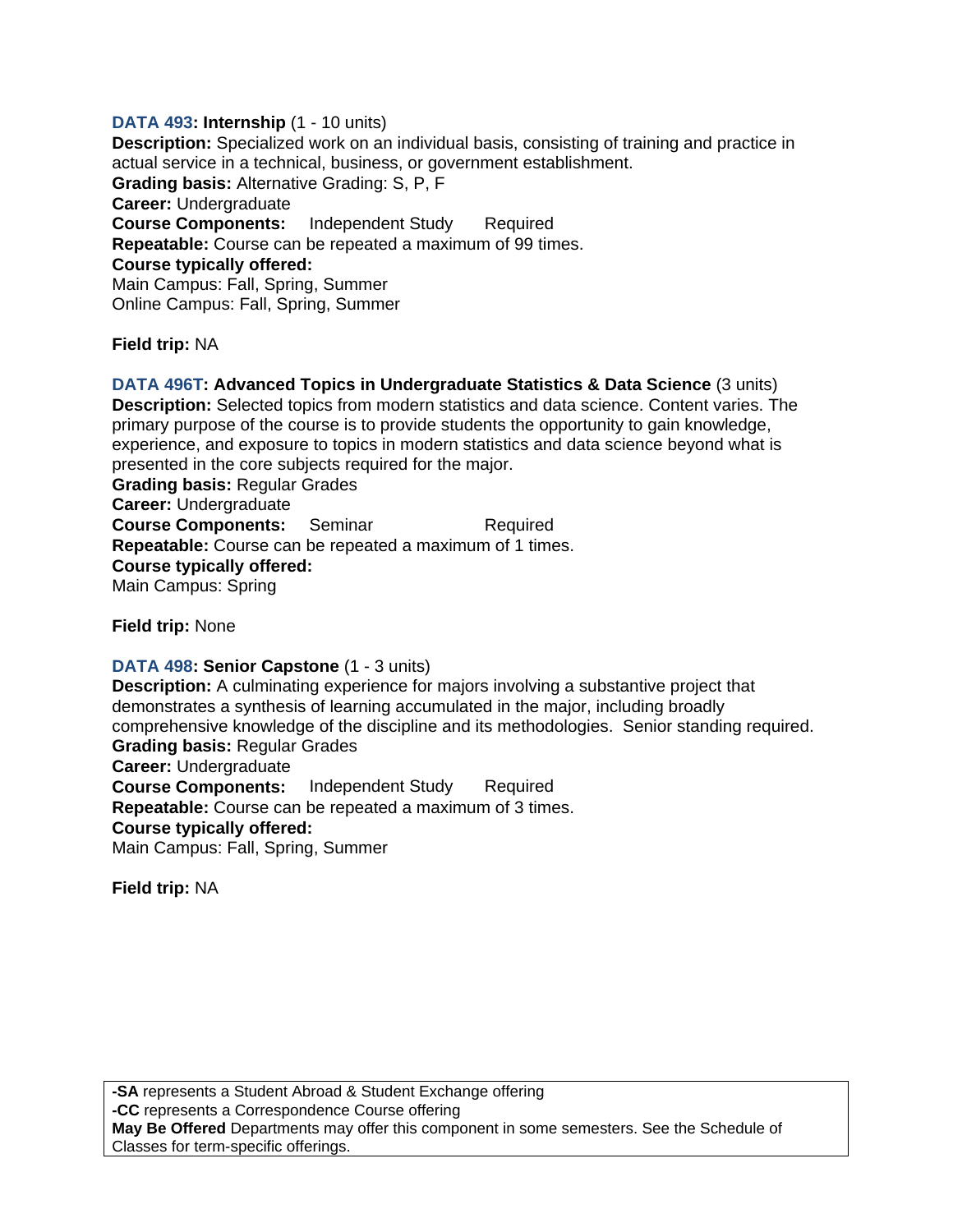## **DATA 498A: Capstone for Statistics and Data Science** (3 units)

**Description:** A capstone experience that exposes students to the development, analysis, evaluation, and communication of statistical and data-scientific analyses for physical, biological, social, and other data-analytic problems. **Grading basis:** Regular Grades

**Career:** Undergraduate **Course Components:** Lecture Required **Course typically offered:**  Main Campus: Spring

**Enrollment requirement:** DATA 375 AND MATH 464 AND DATA 467. Must also be coenrolled in or have completed MATH 466. **Student Engagement Activity: Discovery Student Engagement Competency:** Professionalism **Writing Emphasis:** Writing Emphasis Course

## **DATA 498H: Honors Thesis** (3 units)

**Description:** An honors thesis is required of all the students graduating with honors. Students ordinarily sign up for this course as a two-semester sequence. The first semester the student performs research under the supervision of a faculty member; the second semester the student writes an honors thesis.

**Grading basis:** Regular Grades **Career:** Undergraduate **Course Components:** Independent Study Required **Repeatable:** Course can be repeated a maximum of 3 times. **Course typically offered:**  Main Campus: Fall, Spring, Summer

**Field trip:** NA **Enrollment requirement:** Student must be active in the Honors College. **Honors Course:** Honors Course **Honors Course:** Honors Course **Writing Emphasis:** Writing Emphasis Course

**DATA 499: Independent Study** (1 - 5 units) **Description:** Qualified students working on an individual basis with professors who have agreed to supervise such work. **Grading basis:** Alternative Grading: S, P, F **Career:** Undergraduate **Course Components:** Independent Study Required **Repeatable:** Course can be repeated a maximum of 1 times. **Course typically offered:**  Main Campus: Fall, Spring, Summer

**Field trip:** NA

**-SA** represents a Student Abroad & Student Exchange offering **-CC** represents a Correspondence Course offering **May Be Offered** Departments may offer this component in some semesters. See the Schedule of Classes for term-specific offerings.